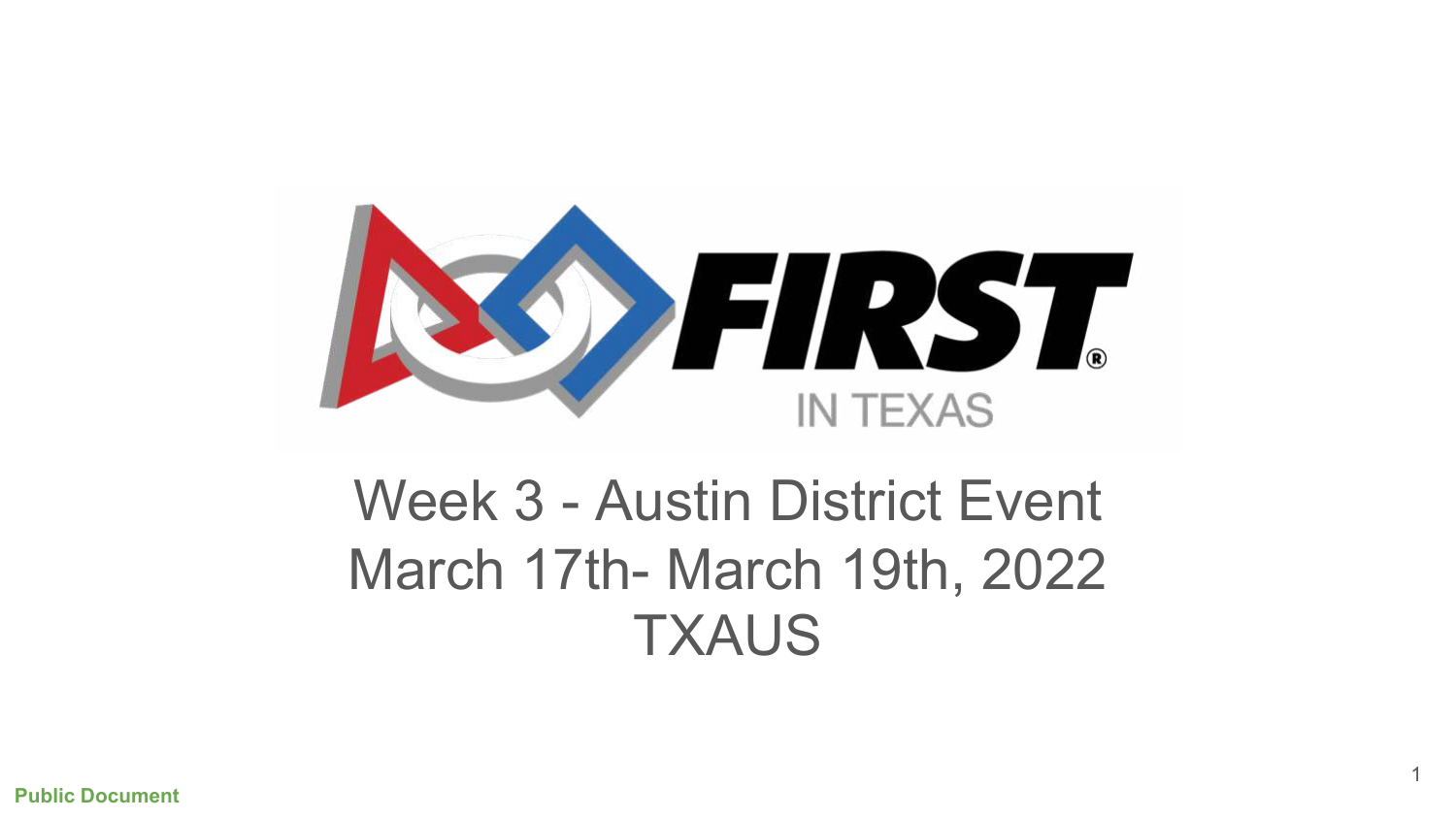### District Event Public Overview

This document is designed to provide teams and volunteers with basic District Event information including:

- Event Specific Information
	- General Logistics: Parking/Buses/Food
	- Load in / Load Out
- Walk through of the event
	- Tour of the areas
	- Friday: Inspection Day
	- Saturday: Qualifications
	- Sunday: Playoffs

**This is a living document and may be updated at any time to reflect the most accurate information available.**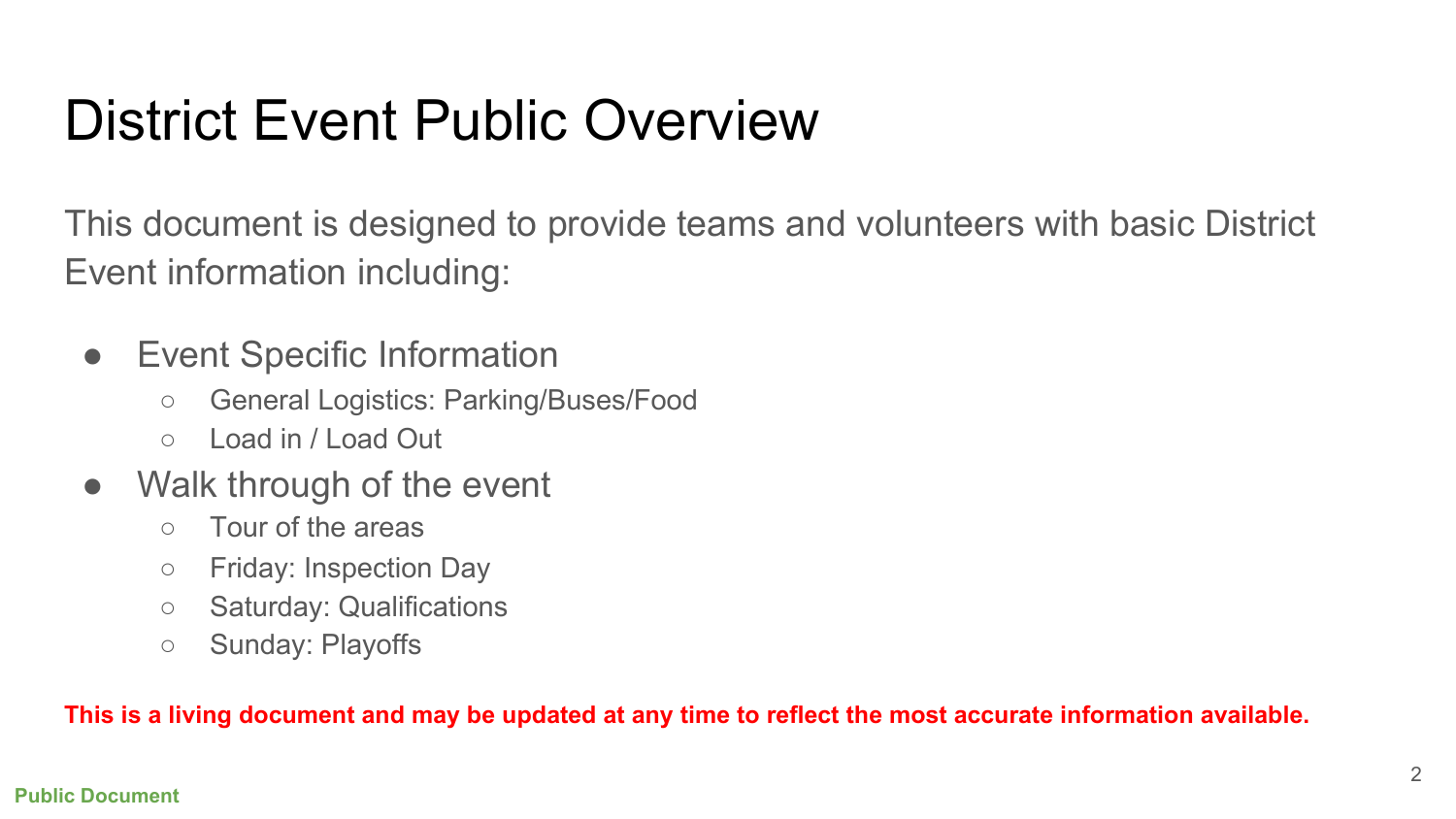### Table of Contents

**General**

[Event location address and map](#page-3-0)

[Event schedule](#page-4-0)

[Event parking overview/map](#page-6-0)

[Event Layout](#page-7-0)

[Field Layout](#page-9-0)

[Pit Layout](#page-10-0)

[General Pit Information](#page-11-0)

[Food and Concessions](#page-12-0)

[Practice Elements and Machine](#page-13-0)

[Volunteers Needed](#page-14-0)

**Friday** Friday [Overview](#page-15-0) [Load in information with map](#page-16-0) [Cart Wheel Requirements](#page-18-0) [Inspection Process](#page-19-0)

**Saturday and Sunday** [Practice Rounds/Field Connection](#page-20-0) [Qualification Matches](#page-21-0) [Awards and Judging](#page-22-0) [Sunday Load](#page-23-0) -out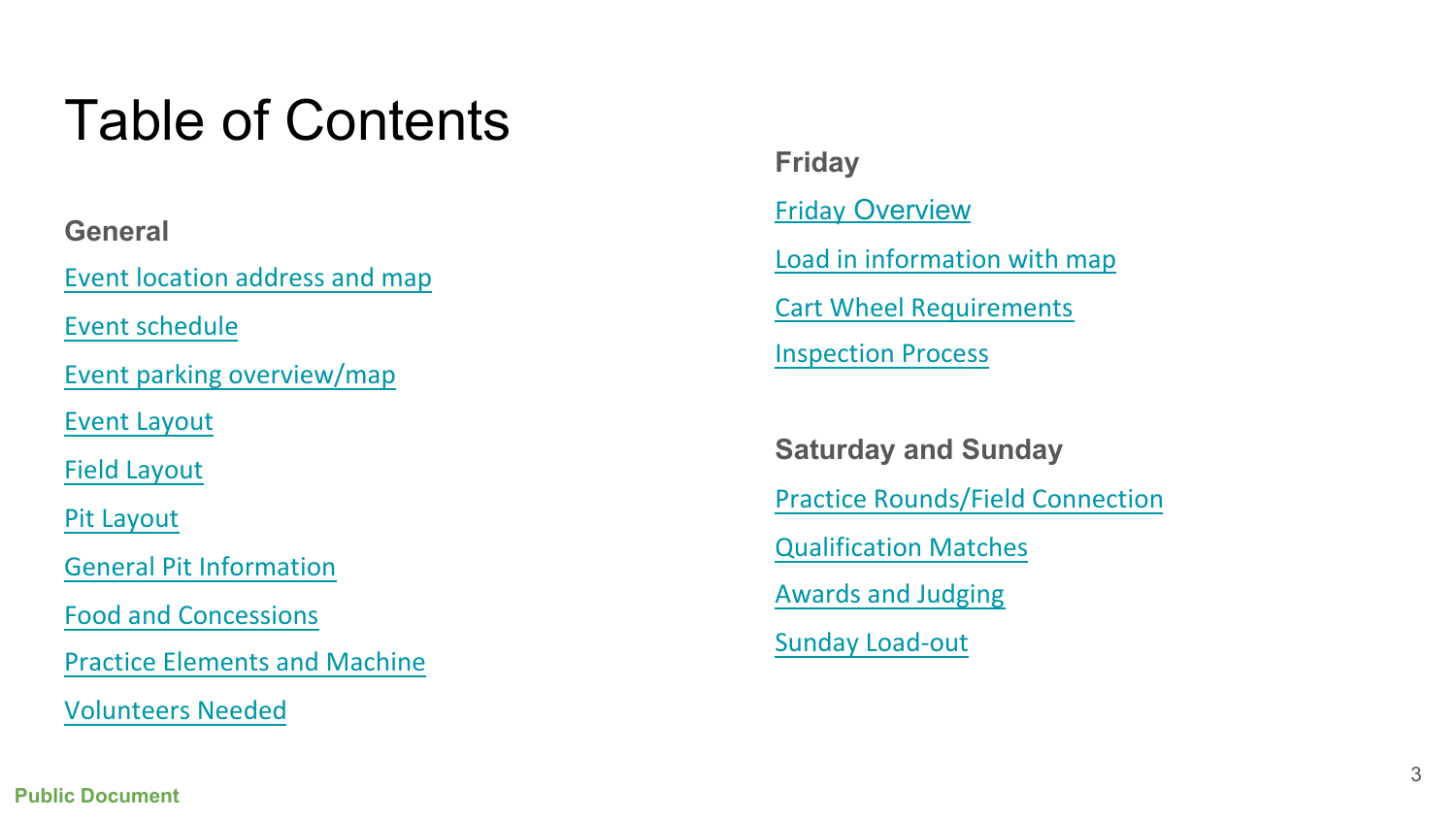# Vandergrift High School

<span id="page-3-0"></span>



Critic & Ba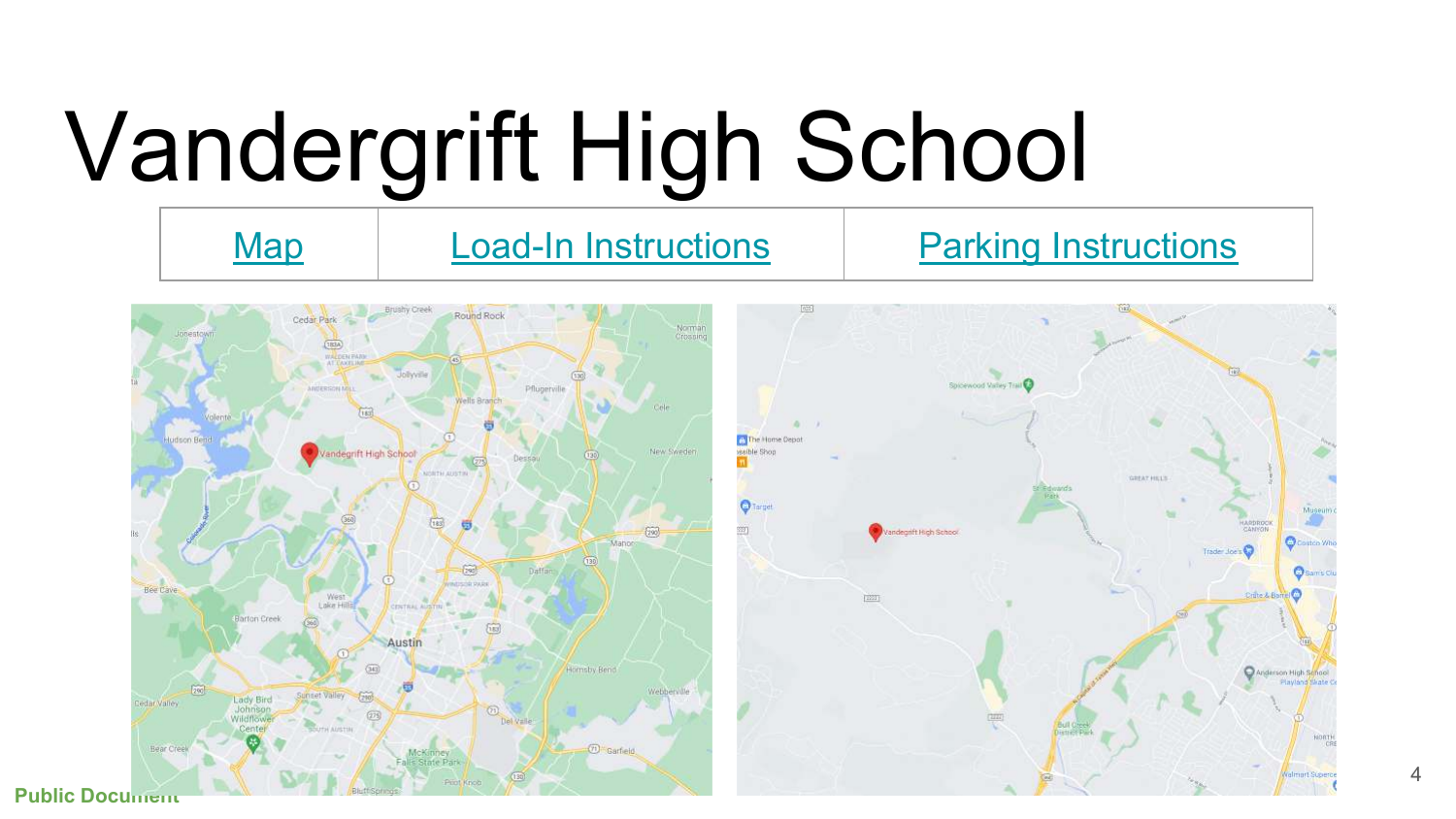#### Event Schedule

Schedule is subject to change depending on actual match play speed. Teams should be prepared to adjust accordingly.

#### Event Webcast link:

*<http://twitch.tv/firstintexasevents>*

#### **AUSTIN DISTRICT EVENT**

<span id="page-4-0"></span>

|                | Competition Schedule     |                               |  |  |
|----------------|--------------------------|-------------------------------|--|--|
|                | Thursday, March 17, 2022 |                               |  |  |
| 5:00PM-10:00PM |                          | Team Load In, Pits Open,      |  |  |
|                |                          | Inspection, Registration Open |  |  |
|                | 9:00PM-10:00PM           | Robot Connection Tests.       |  |  |
|                |                          | Field Open for Calibration    |  |  |
|                |                          | and Measurement               |  |  |
|                | 10:00PM**                | Pits Close                    |  |  |

 $-1$ 

 $\sim$   $\sim$   $\sim$   $\sim$ 

| Friday, March 18,<br>2022 |                                   |
|---------------------------|-----------------------------------|
| 8:00AM                    | Pits Open, Team Load-In           |
| 8:00AM-8:30AM             | Field Open for                    |
|                           | Calibration/Measurement           |
| 8:30AM                    | Driver's Meeting on the Field     |
| 9:00AM -10:15 AM          | <b>Practice Rounds</b>            |
| 10:30AM-11:00AM           | <b>Opening Ceremonies</b>         |
| 11:00 AM-12:00 PM         | <b>Qualification Matches</b>      |
| 12:00PM-1:00 PM           | Lunch                             |
| 1:00PM-7:30PM             | <b>Qualification Matches</b>      |
| 5:30PM-5:50PM             | <b>Break for Volunteers/Teams</b> |
| 8:00PM**                  | Pit Closes 30 Minutes after       |
|                           | <b>Last Match</b>                 |

| 8:00PM**        | Pit Closes 30 Minutes after  |  |
|-----------------|------------------------------|--|
|                 | <b>Last Match</b>            |  |
|                 |                              |  |
| Saturday, March |                              |  |
| 19, 2022        |                              |  |
| 8:00AM          | Pits Open                    |  |
| 9:00AM-9:30AM   | <b>Opening Ceremonies</b>    |  |
| 9:30AM-11:30AM  | <b>Qualification Matches</b> |  |
| 11:30AM-12:00PM | <b>Alliance Selections</b>   |  |
| 12:00PM-1:00PM  | Lunch                        |  |
| 1:00PM-4:00PM   | Playoff & Final Matches      |  |
| 4:00PM-4:45PM   | Awards Ceremony              |  |
| 5:30PM**        | Pits Close 30 minutes        |  |
|                 | following Awards Ceremony    |  |

#### **Activities Schedule** Thursday, March 17, 2022

| Friday, March 18<br>2022 |                               |
|--------------------------|-------------------------------|
|                          |                               |
|                          |                               |
|                          |                               |
| 9:00AM-6:00PM            | Concessions Open              |
| 9:30AM                   | <b>Safety Captain Meeting</b> |
|                          |                               |
|                          |                               |
|                          |                               |

| Saturday, March<br>19, 2022 |                  |
|-----------------------------|------------------|
| 9:00AM-4:00PM               | Concessions Open |
|                             |                  |
|                             |                  |
|                             |                  |
|                             |                  |
|                             |                  |
|                             |                  |
|                             |                  |

\*\*Schedule subject to change. All times are estimated based on flow of rounds.

See Pit Administration table for updated times.

\*\* Chairman Interview slots are assigned by the Judge Advisor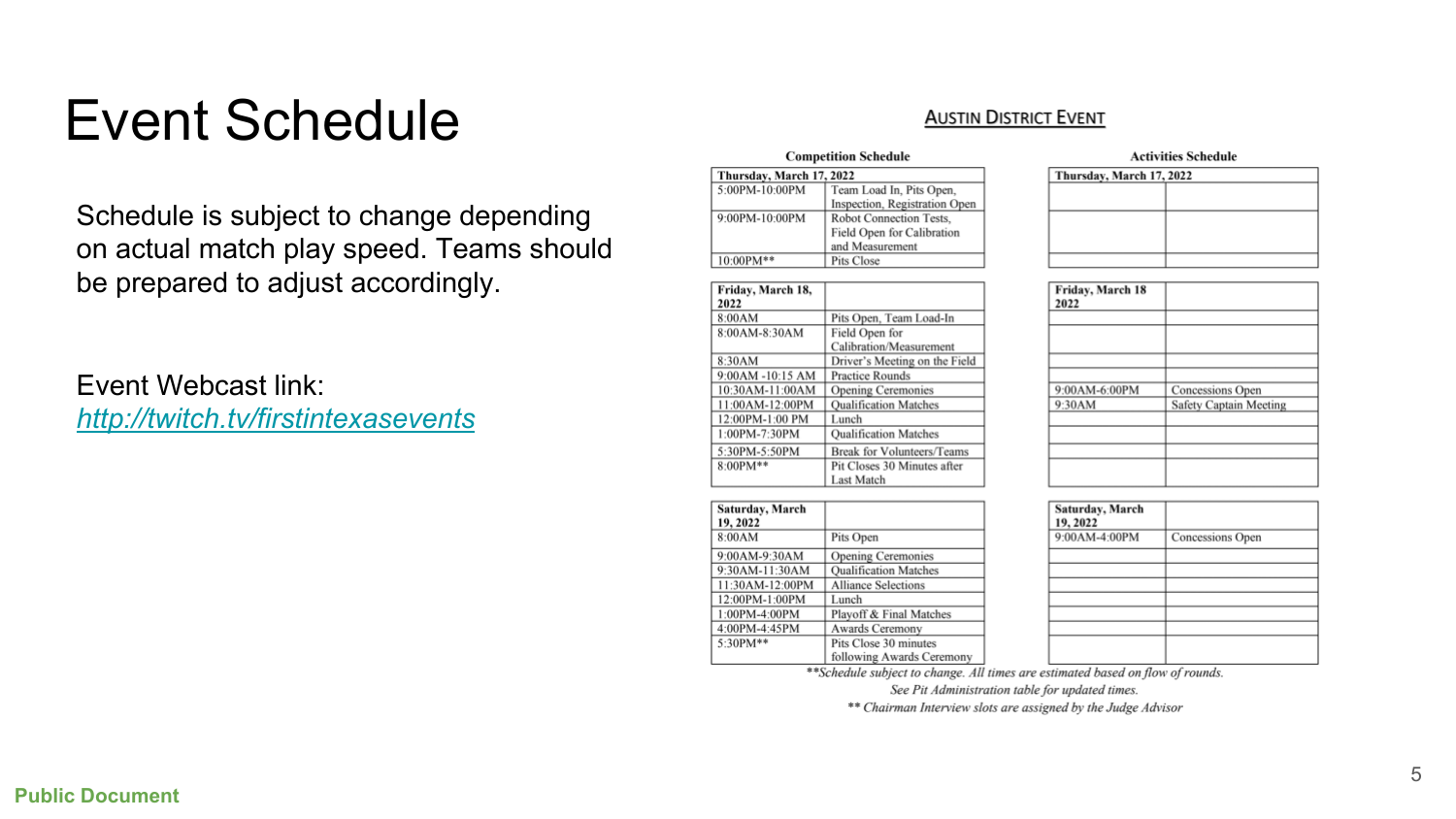#### 2022 Austin District Event (TXDRI)



#### **Competition Schedule Competition Schedule** 5:00PM-10:00PM Team Load In, Pits Open, Inspection, Registration Open 9:00PM-10:00PM\*\* | Robot Connection Tests, Field Open for Calibration and Measurement. Pits Closes at 10PM 8:00AM Pits Open 9:00AM-6:00PM Concessions Open 8:00AM-8:30AM Field Open for Calibration and Measurement 8:30AM Driver's Meeting on the Field 9:00AM-10:15AM Practice Rounds 10:30AM-11:00AM | Opening Ceremonies 11:00AM-12:00PM Qualification Matches 12:00PM-1:00PM Lunch 1:00PM-7:30PM Qualification Matches 5:30PM-5:50PM Break for Volunteers/Teams 8:00PM\*\* Pits Close 30 Minutes after the Last Match **Thursday 3/17/2022 Friday 3/18/2022**

|                 | 8:00AM          | Pits Open                                    | 9:00AM-4:00PM | <b>Concessions Open</b> |
|-----------------|-----------------|----------------------------------------------|---------------|-------------------------|
|                 |                 |                                              |               |                         |
|                 | 9:00AM-9:30AM   | <b>Opening Ceremonies</b>                    |               |                         |
|                 | 9:30AM-11:30PM  | <b>Qualification Matches</b>                 |               |                         |
| <b>Saturday</b> | 11:30PM-12:00PM | <b>Alliance Selections</b>                   |               |                         |
| 3/19/2022       | 12:00PM-1:00PM  | Lunch                                        |               |                         |
|                 | 1:00PM-4:00PM   | <b>Playoff Matches</b>                       |               |                         |
|                 | 4:00 PM-4:45PM  | <b>Awards Ceremony</b>                       |               |                         |
|                 | 5:30PM**        | Pits Close 30 mins following Awards Ceremony |               |                         |
|                 |                 |                                              |               |                         |

| 9:00AM-6:00PM | <b>Concessions Open</b>       |  |
|---------------|-------------------------------|--|
| 9:30AM        | <b>Safety Captain Meeting</b> |  |
|               |                               |  |

| 9:00AM-4:00PM | <b>Concessions Open</b> |
|---------------|-------------------------|
|               |                         |

**Public Document** *Schedule subject to change. All times are estimated based on flow of rounds. See Pit Administration table for updated times.*

6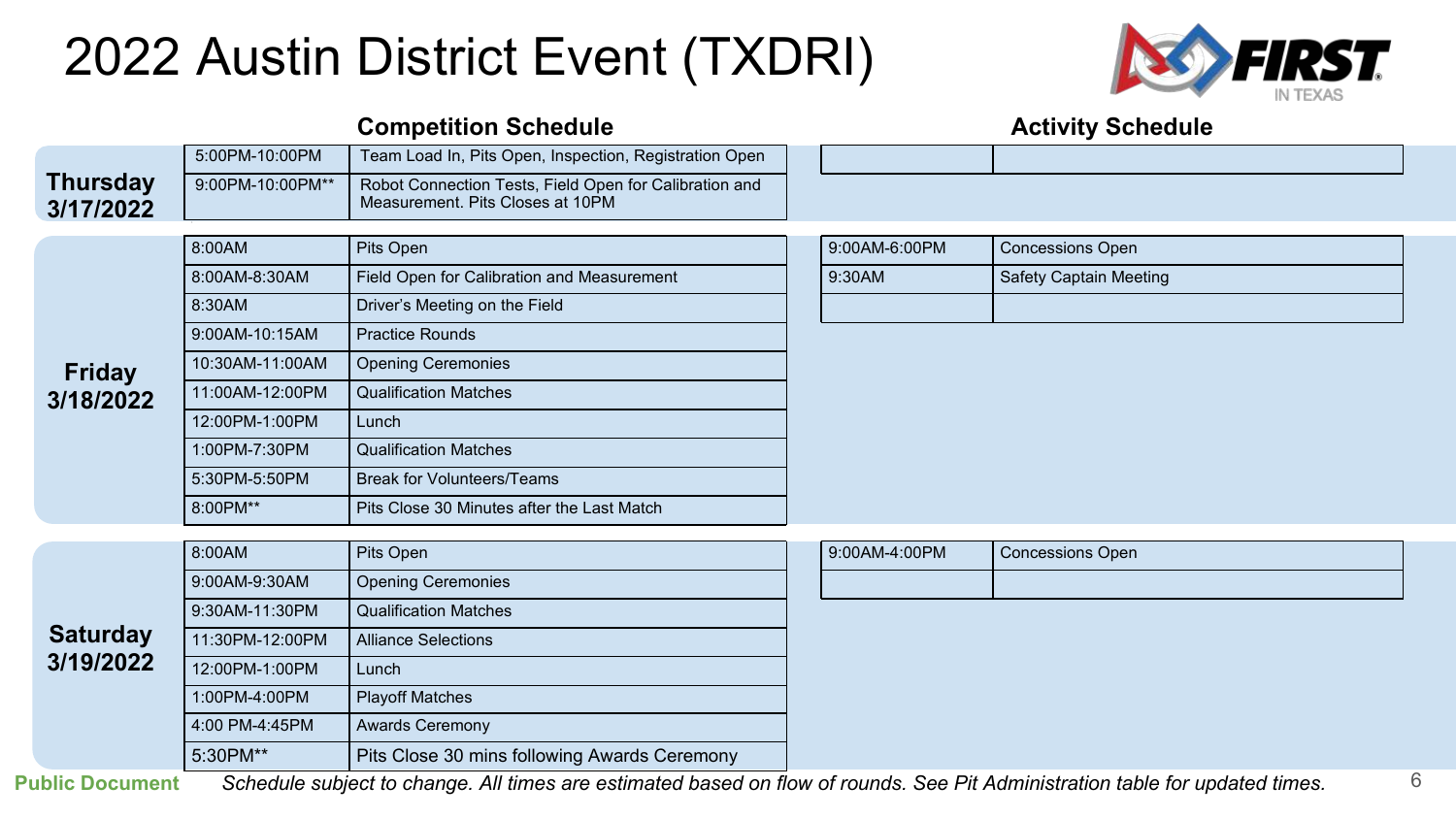### Event Parking

**VHS is relatively safe. If you are leaving trailers o n site please do not block multiple parking spots.**

#### **Friday:**

- Parking opens at 5pm. School traffic may be chaotic during that time; please plan accordingly.
- It's recommend to only bring team members needed for load-in, pit set-up and robot inspection
- [Want to unload at 5pm and avoid traffic?](#page-16-0)

#### **Saturday and Sunday**

- Teams are strongly encouraged to arrive on-time both days and parking may become limited in the morning
- Please only park in designated Robotics Parking areas or along the street (read and obey street parking signs)

<span id="page-6-0"></span>

#### **Public Document**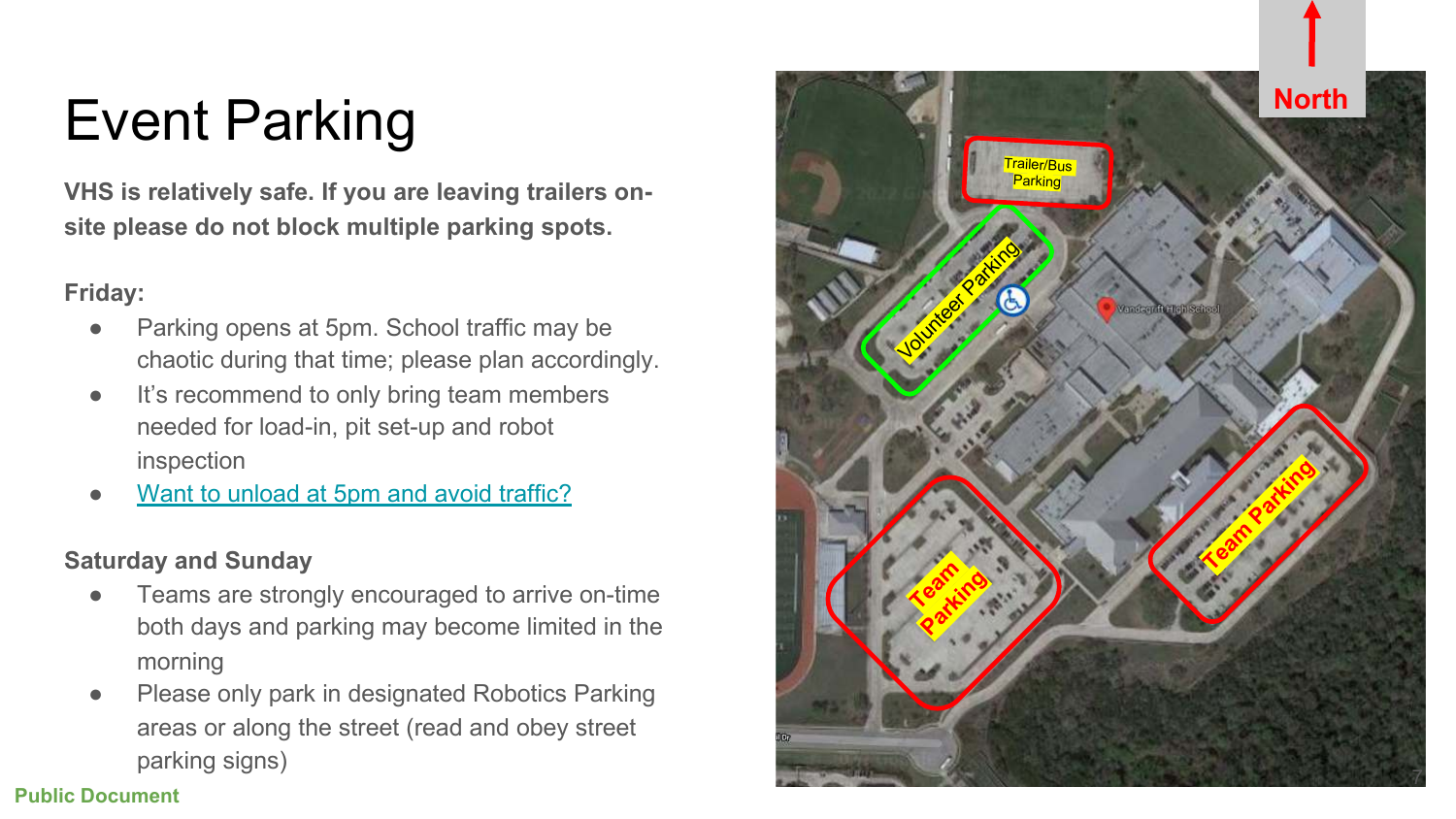### Event Layout

- 1. Restroom
- 2. Equipment/Robot Load in
- 3. Team/Spectator Entrance
- 4. Cafeteria
- 5. Outdoor Eating Area
- 6. Judging Area
- 7. Pits
- 8. Playing Field
- 9. Machine Shop Not Available
- 10. Volunteer Lounge
- 11. Robot Path to Field  $\rightarrow$

<span id="page-7-0"></span>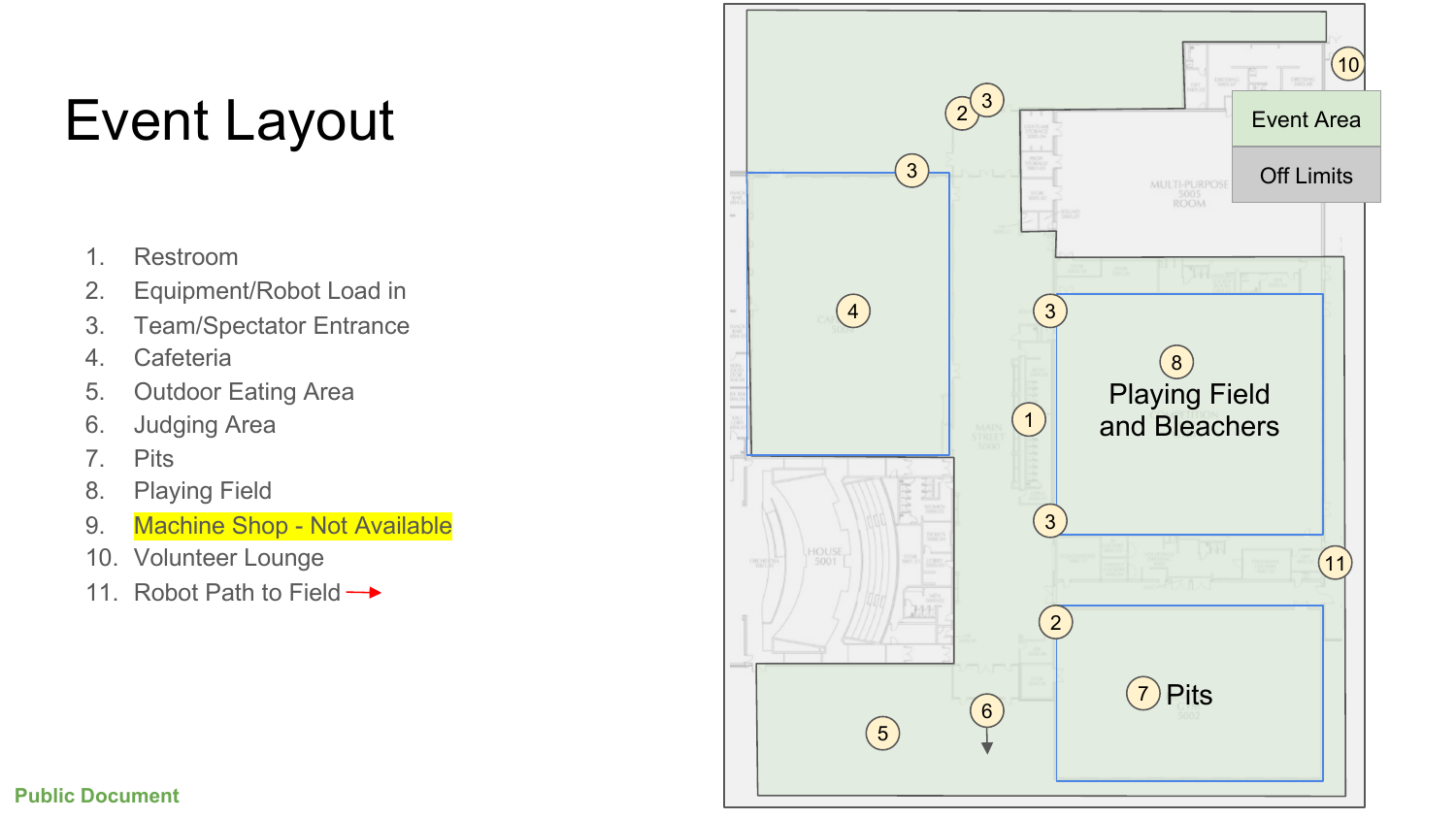#### Power Layout



 $119' = 1.09"$ 100' = .916"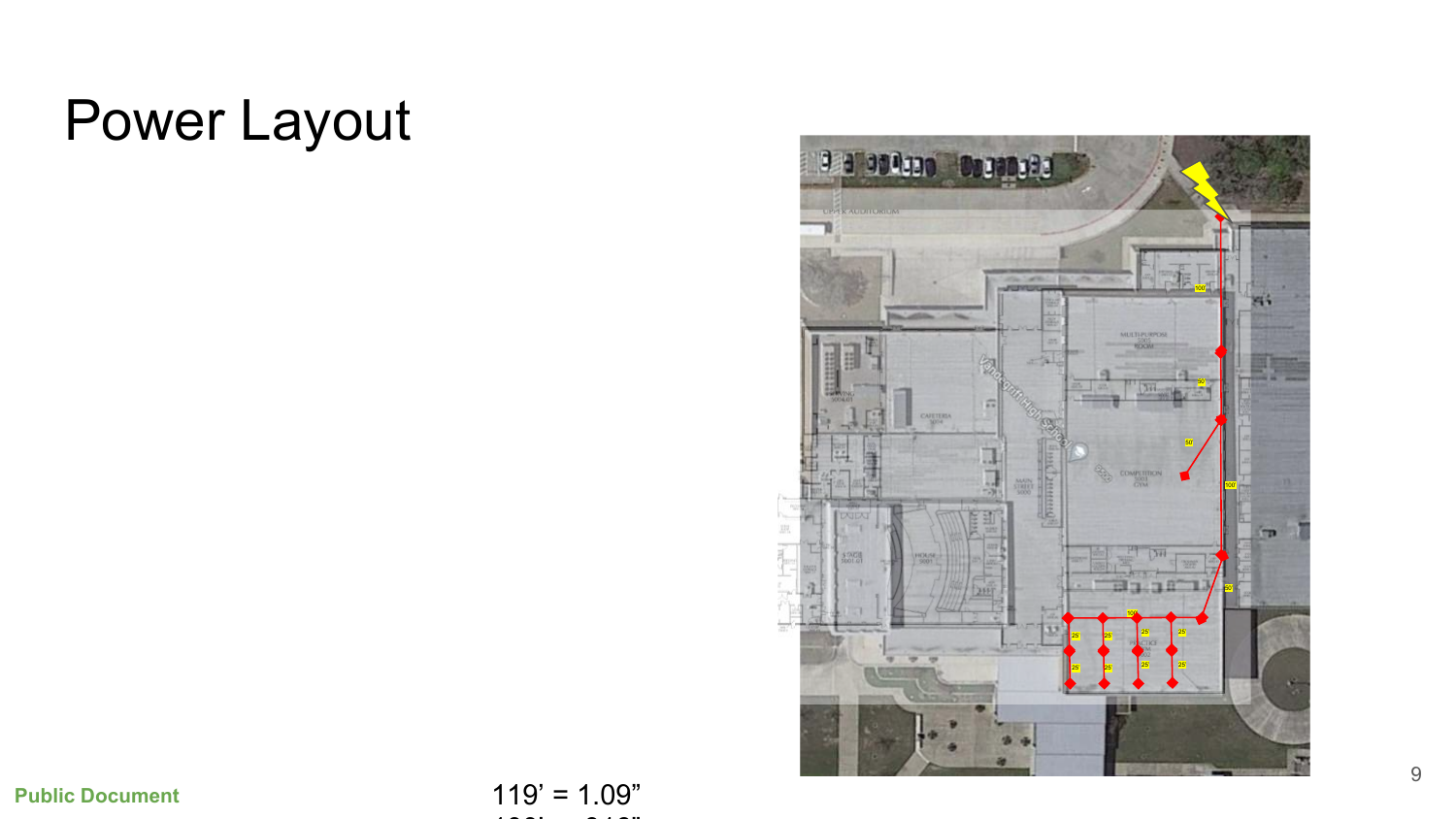<span id="page-9-0"></span>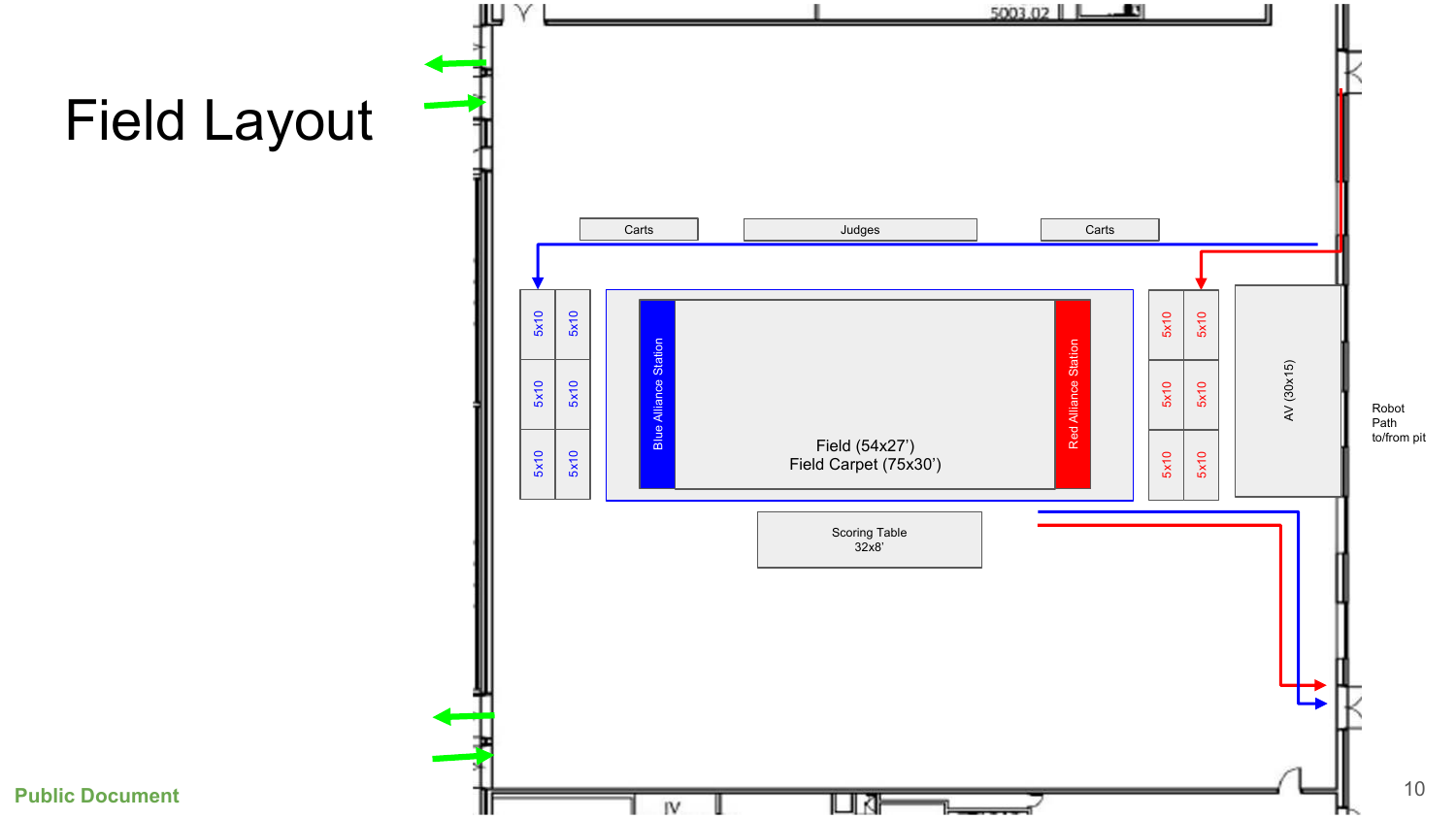### Pit Layout Map



<span id="page-10-0"></span>**Robot Path to Field**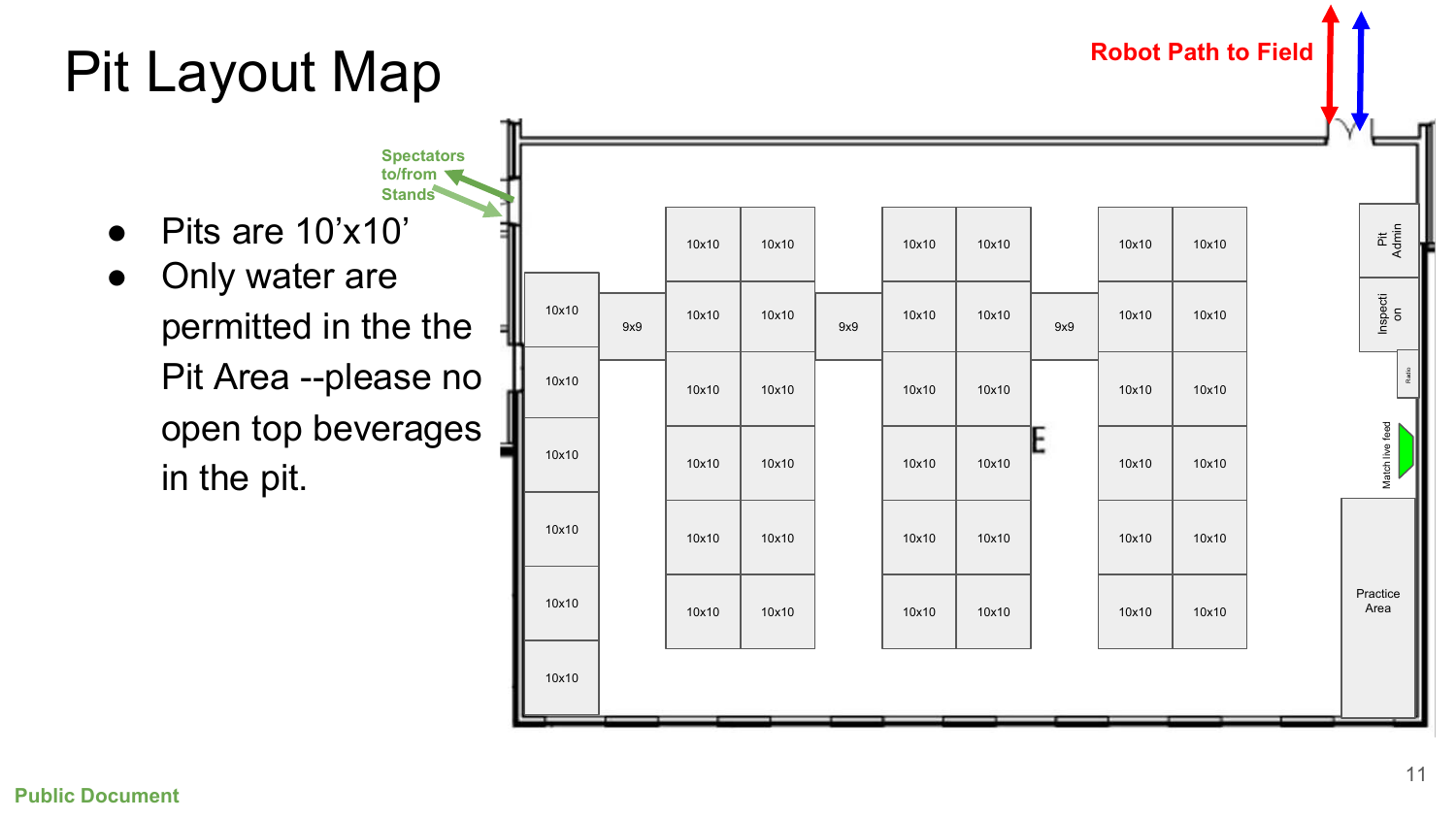#### <span id="page-11-0"></span>General Pit Information

- Pit power is limited.
	- Power generator may be shut down overnight so consider charging your batteries overnight at home/hotel.
	- No compressors or other large motors allowed.
	- Teams should bring a high quality grounded 25' extension cable to connect their pit to power. There will be one drop with 6 outlets to share between 5-6 pits.
- Team are not permitted to plug anything directly into gym outlets
	- Gyms have very limited power and the game equipment uses all available power.
	- We will remove and confiscate any equipment from gym/school outlets until after awards ceremony on Sunday. You have been warned!
- Pit Sizes
	- Our best effort is made to provide 10'x10' pit spaces, but due to venue limitations actual pits size may be as small as 9'x'9' so please plan accordingly.
	- Consider traveling light! Less stuff means less setup time and you'll have more room in your pits.
	- Match cycle time is much faster, so you won't have as much time to work on your robot between matches.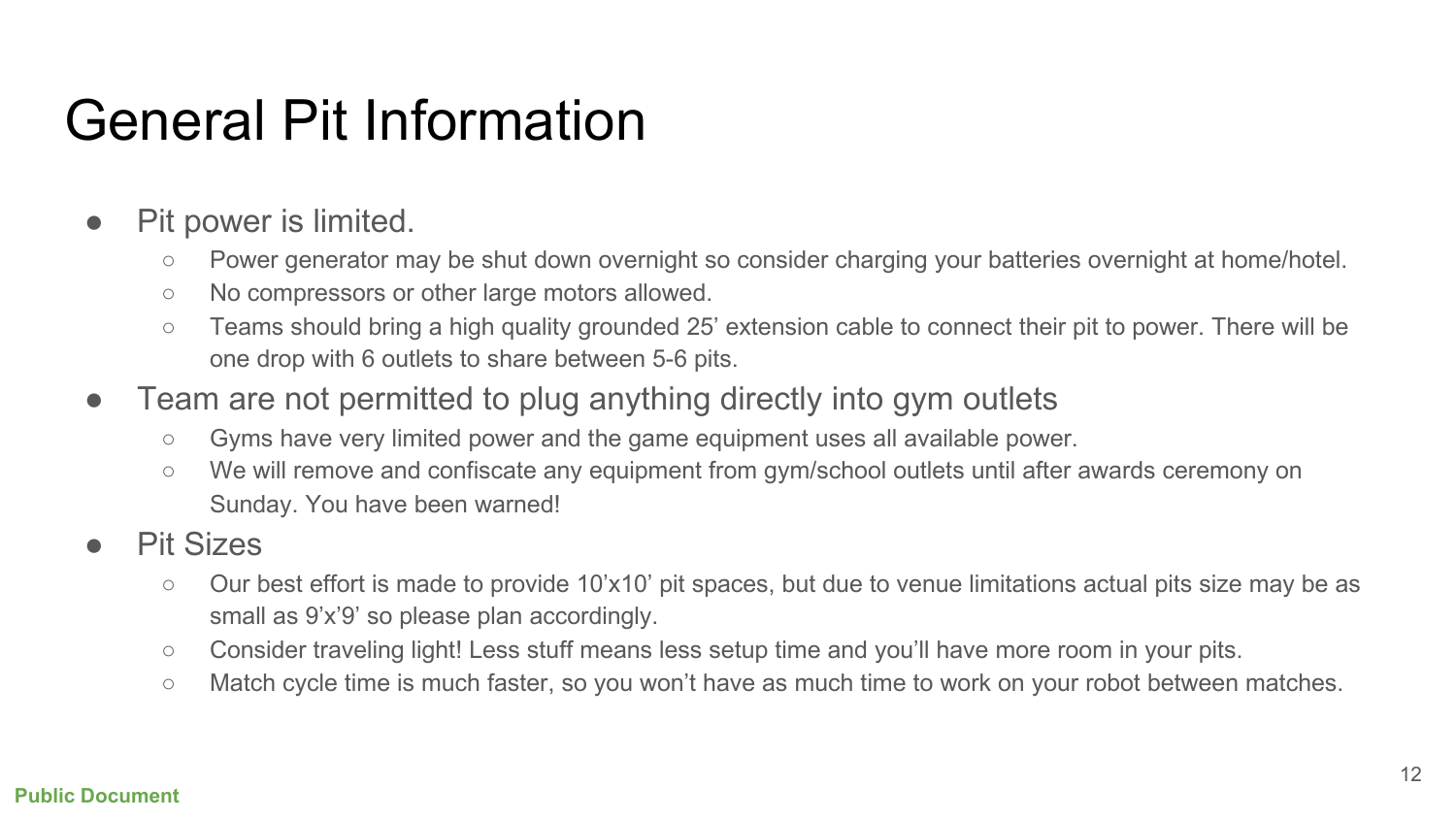#### <span id="page-12-0"></span>Concessions

There will be a concession stand open during the event with proceeds benefiting the Vandergrift HS Robotics Team - FRC6800 Valor

- Teams are **not allowed to** eat in the stands. Please eat in the cafeteria or designated areas
- Please be courteous and clean-up after yourselves
- Alert custodial staff immediately regarding any spills
- Only water are permitted in the Stands and the Pit Area--please no open top beverages in these areas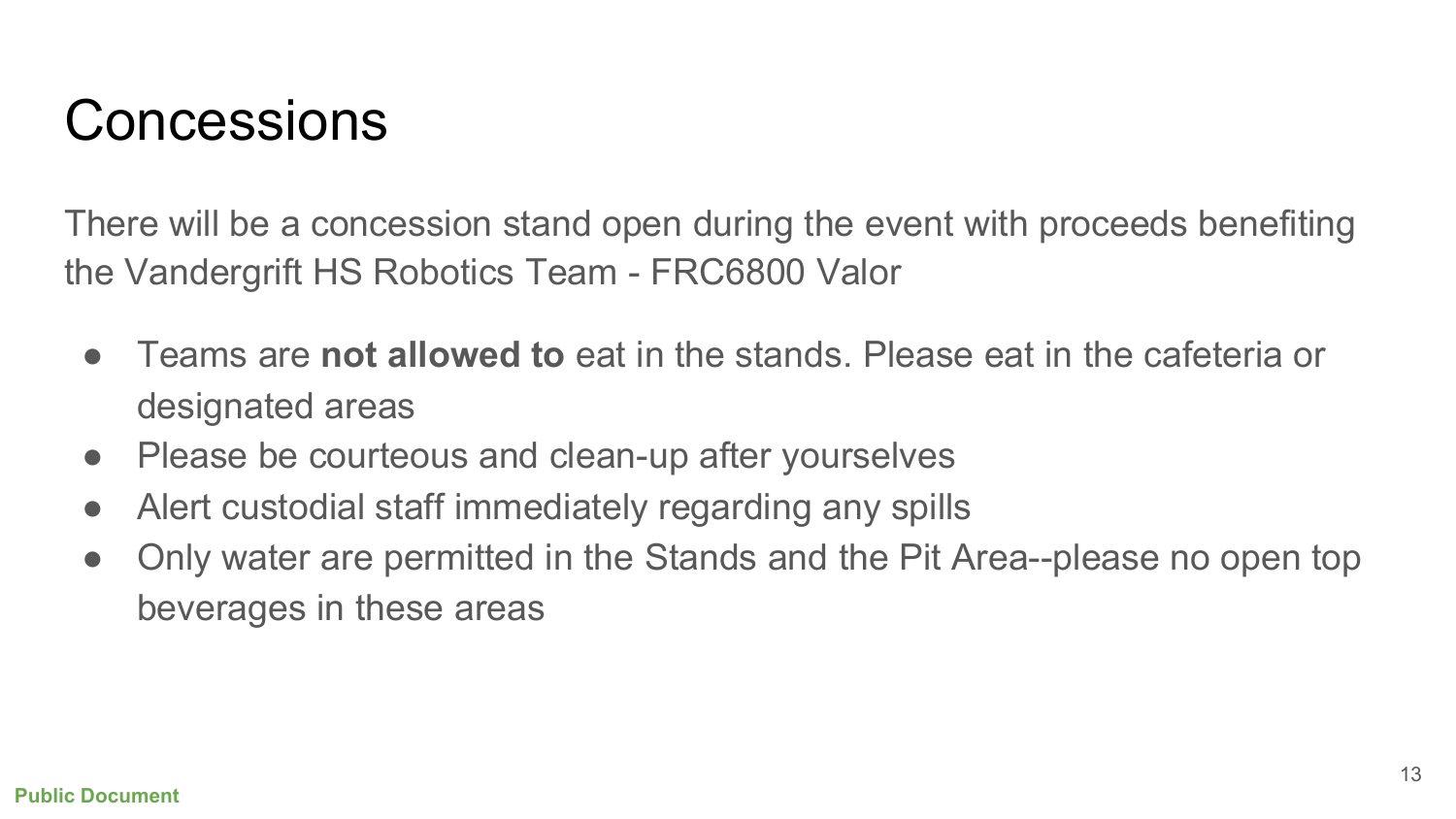### <span id="page-13-0"></span>Practice Elements and Machine Shop

#### **Practice Elements**

- A limited selection of practice elements will be available.
- Teams are required to have passed size, weight, and bumper inspections before gaining access to the practice elements.
- Safety glasses are required while in the practice area.
- The number of teams in the practice area will be limited to ensure a more safe environment. Please use your gracious professionalism and limit your teams to 10 or 15 mins on the practice area at a time so other teams can use the resources.

#### **Machine Shop - Not available at this event**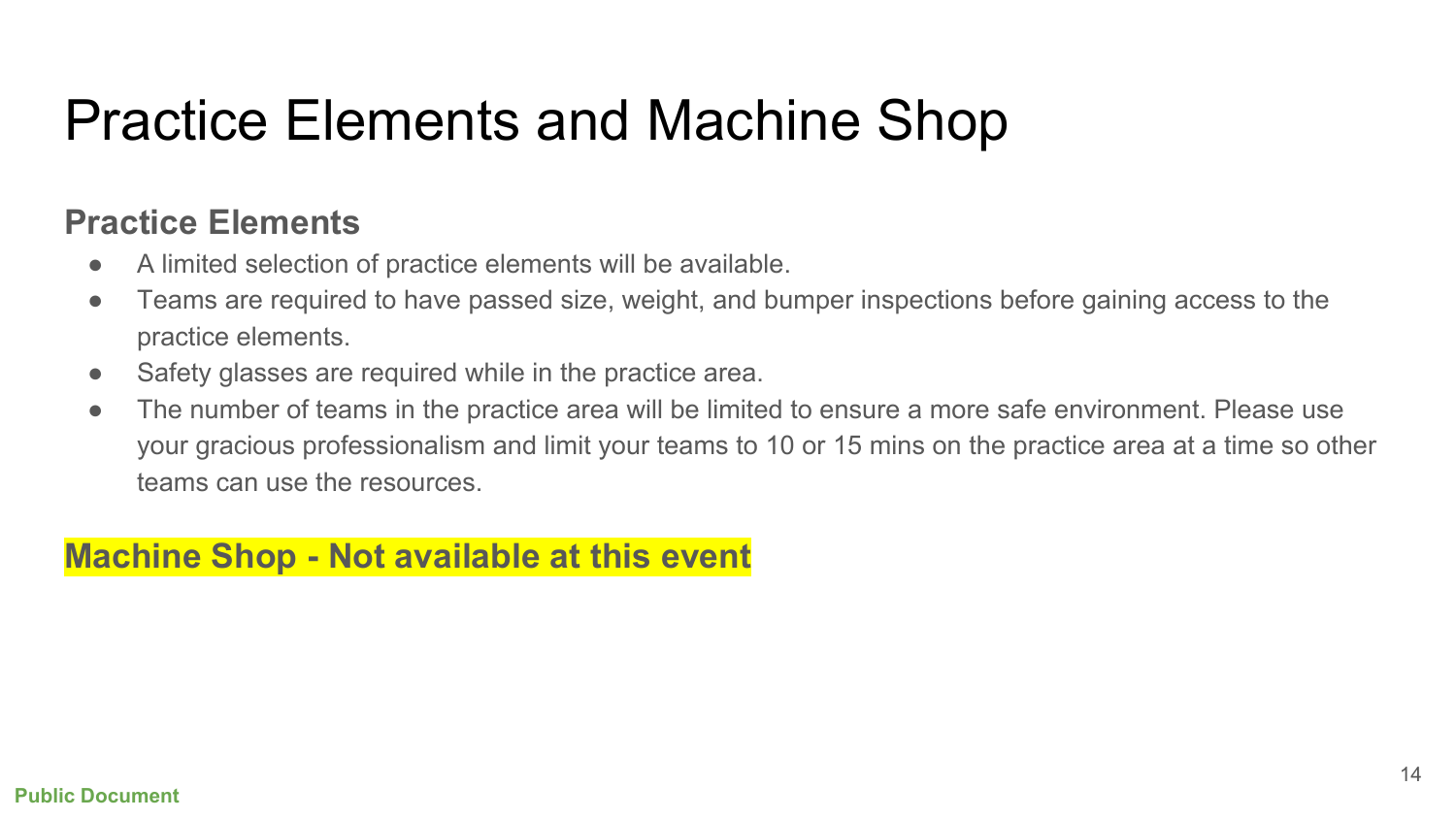#### <span id="page-14-0"></span>Volunteers

- A big thank you to everyone who signed up to volunteer! You should have already received an email confirming your assignment to a role.
- If you volunteered at a previous event, and want to help at this event please apply in the FIRST system.

List of FIRST Volunteer Roles and Requirements:

- <https://www.firstinspires.org/resource-library/frc/volunteer-event-roles-and-training-resources>
- If you are not assigned an official volunteer role at this event please **do not wear your volunteer shirt or badge from a previous event**
- All volunteers must check-in with the volunteer coordinator before reporting to their post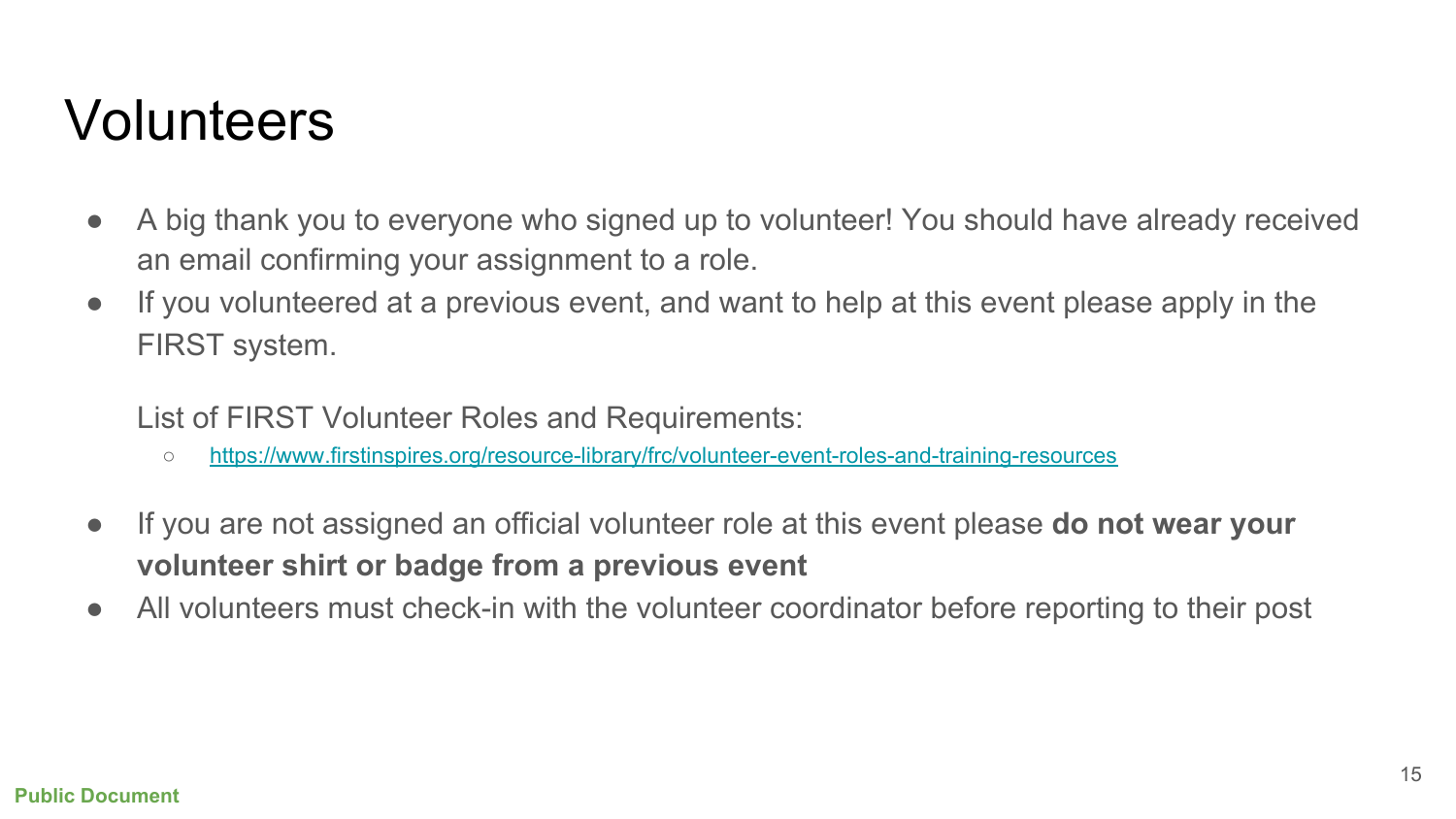## <span id="page-15-0"></span>General Friday Information

#### **Who to Bring**

- Your robot, drivers, core robot builders/pit crew and mentors
- You might consider having only a partial team on Thursday
- Thursday is NOT a good spectator day, it's just pit activities

#### **Team Registration**

- An adult mentor can visit pit admin starting at 6 PM.
- Bring printed Team Roster from TIMS with handwritten additions with printed consent forms as needed

#### **Respect the volunteers' time and be mindful of the schedule**

● Please be respectful of the event volunteers time by cleaning-up and leaving the building before the pits are closed at 10pm.

#### **Public Document**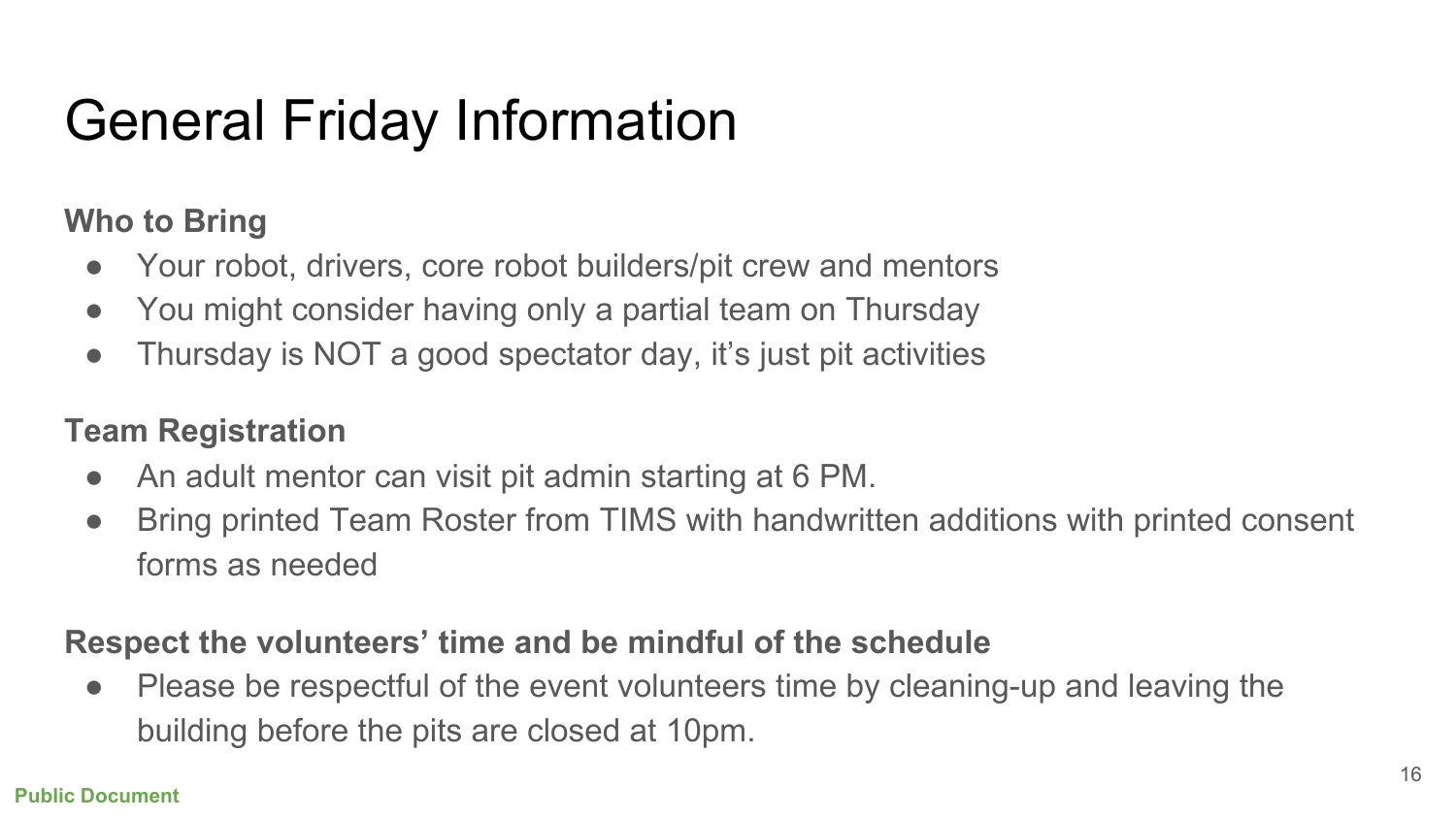#### Load-In Directions

- Please **do not** arrive before 5:00 pm Friday -Leave time for school traffic to dissipate
- Teams will have access to pits and practice elements (if present) only. Event setup will be ongoing in other areas.
- **Want to unload Friday right at 5pm?** Arrive in Dripping around 3:45 pm and stage yourself at Walnut Springs Elementary School. Let your team run around outside and play frisbee. At 4:45pm, leave Walnut Elementary, take a right on Sportsplex Drive, and you will be exactly where you need to be -- missing all of the traffic.

<span id="page-16-0"></span>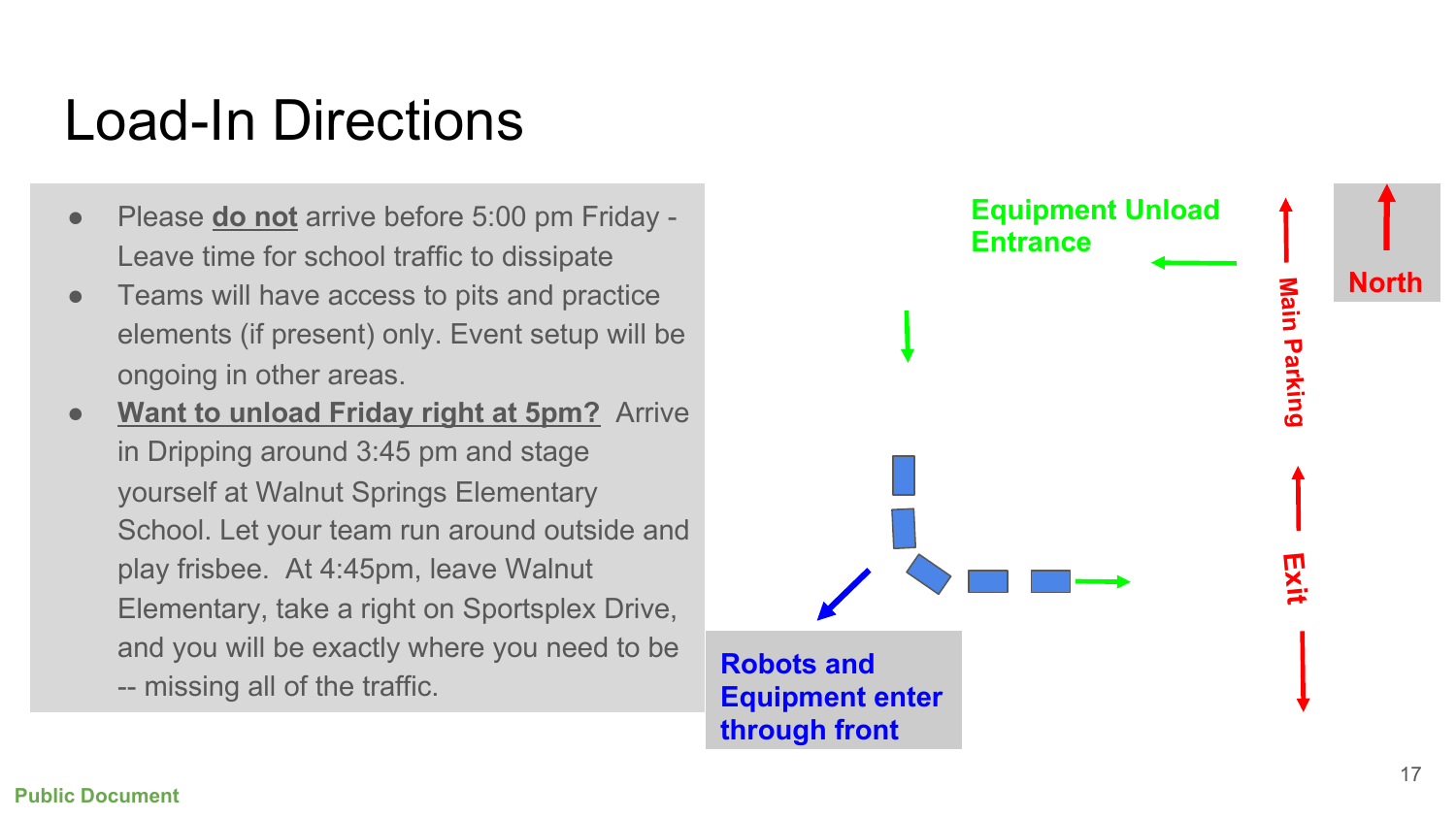### Load-In and Inspection Thursday 5pm – 10pm

- Safety glasses are mandatory. You will not be allowed into the pits without them.
- Follow instructions from on site staff.
- You may NOT park in the loading area. The driver MUST stay with the vehicle. Drop it and park in designated area. Staff your unload team appropriately to make this happen.
- Bring a cart! You will need a cart with at least 3" diameter wheels. See: [Wheel requirements](#page-18-0)
- Pit setup is allowed.
- Your priority on Friday should be passing inspection!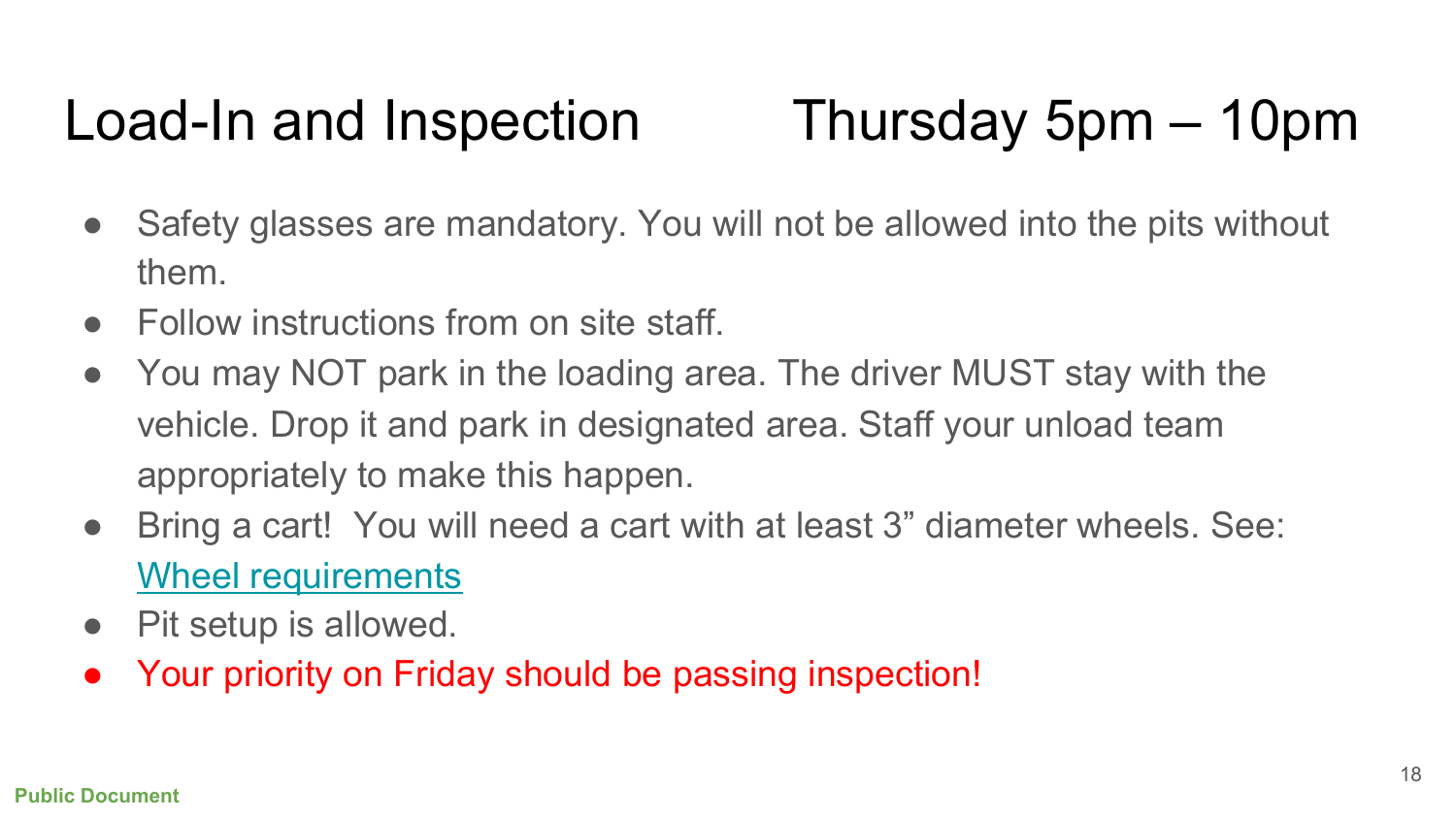## <span id="page-18-0"></span>Wheel Requirements for Anything Rolling

- Carts will need to traverse cable protectors for load-in and travel to and from the field. Expect cable protectors to be at least 2" tall.
- Your FRC robot cart MUST have >3" diameter wheels
	- Wheels must be in good working order. No damaged or stuck wheels. Soft rubber. No hard plastic or steel tread wheels.
	- Maximum weight for your carts, tool boxes, etc will be 50 lbs per inch of wheel size (1 cart, 4 x 3" wheels, 600lbs max)
- Under no circumstances will we allow wheels less than 3" in diameter on ANY equipment / boxes / carts
	- Very high likelihood of damage to floors
	- You won't clear our cable management equipment
- All wheels must be non marking rubber or synthetic wheels
	- No steel wheels. No sharp wheels.

#### **Public Document**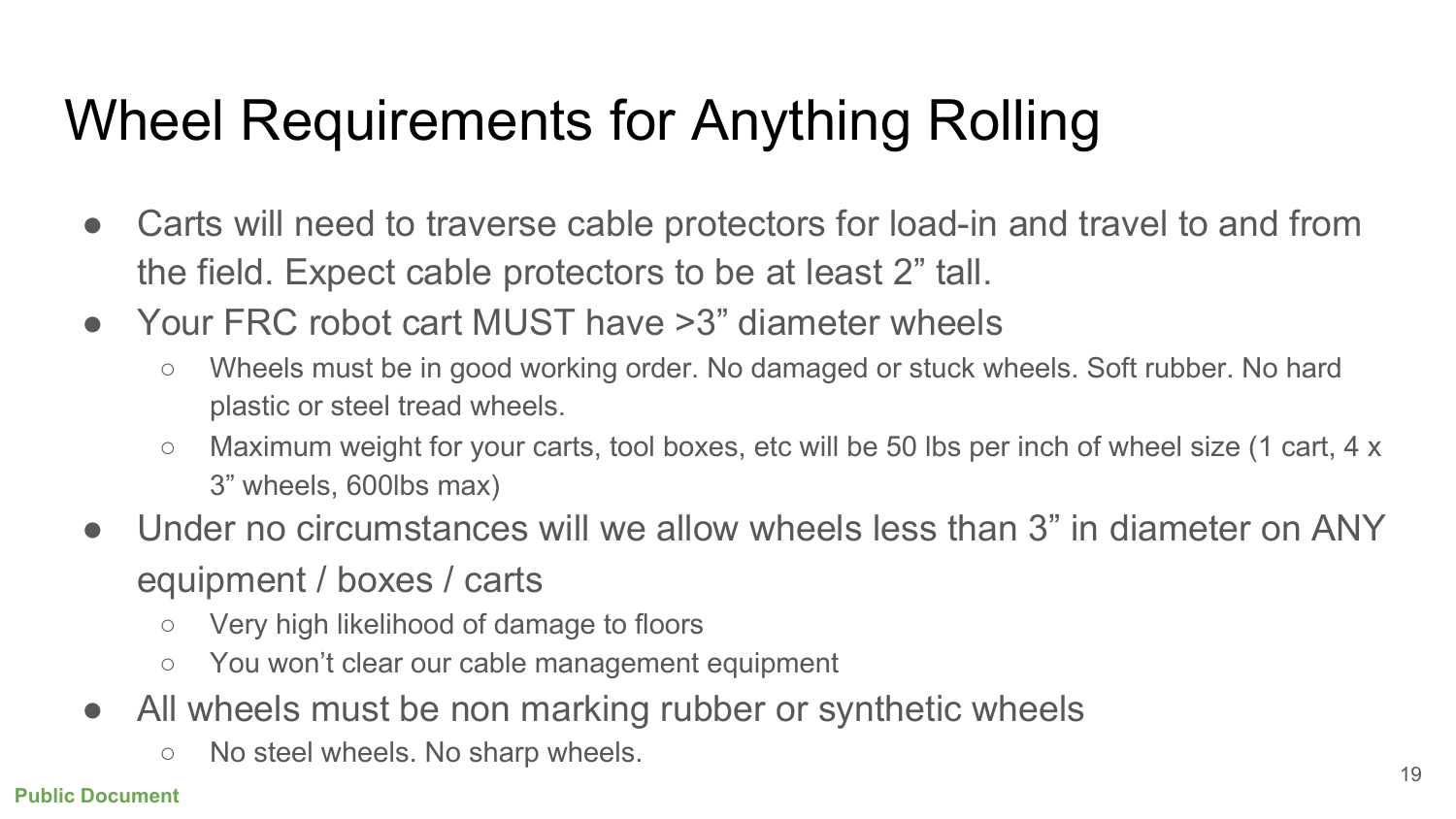### Thursday Inspection Process

- <span id="page-19-0"></span>● It is rare for a robot to pass inspection on the first attempt. It is an iterative process.
- *Please* start inspection early, even if you know you are not completely ready. Your robot might have an issue you aren't aware of which takes time to fix.
- Inspectors are your friends! Inspectors are here to help get you on the field safely and fairly and help you pass inspection.
- **Do not wait** to start the inspection process. Time is very limited.
- Inspection involves the following:
	- To start inspection go to the inspection station with your robot
		- Robot size and weight will be done at the inspection station
		- Bumpers and Battery Removed, Bring both red and blue bumpers
	- Radio programming at the Radio Kiosk Station
	- An inspector will come to your pit to complete the inspection with your robot
- If the field announces they are ready, queue-up to go to the field for a connection test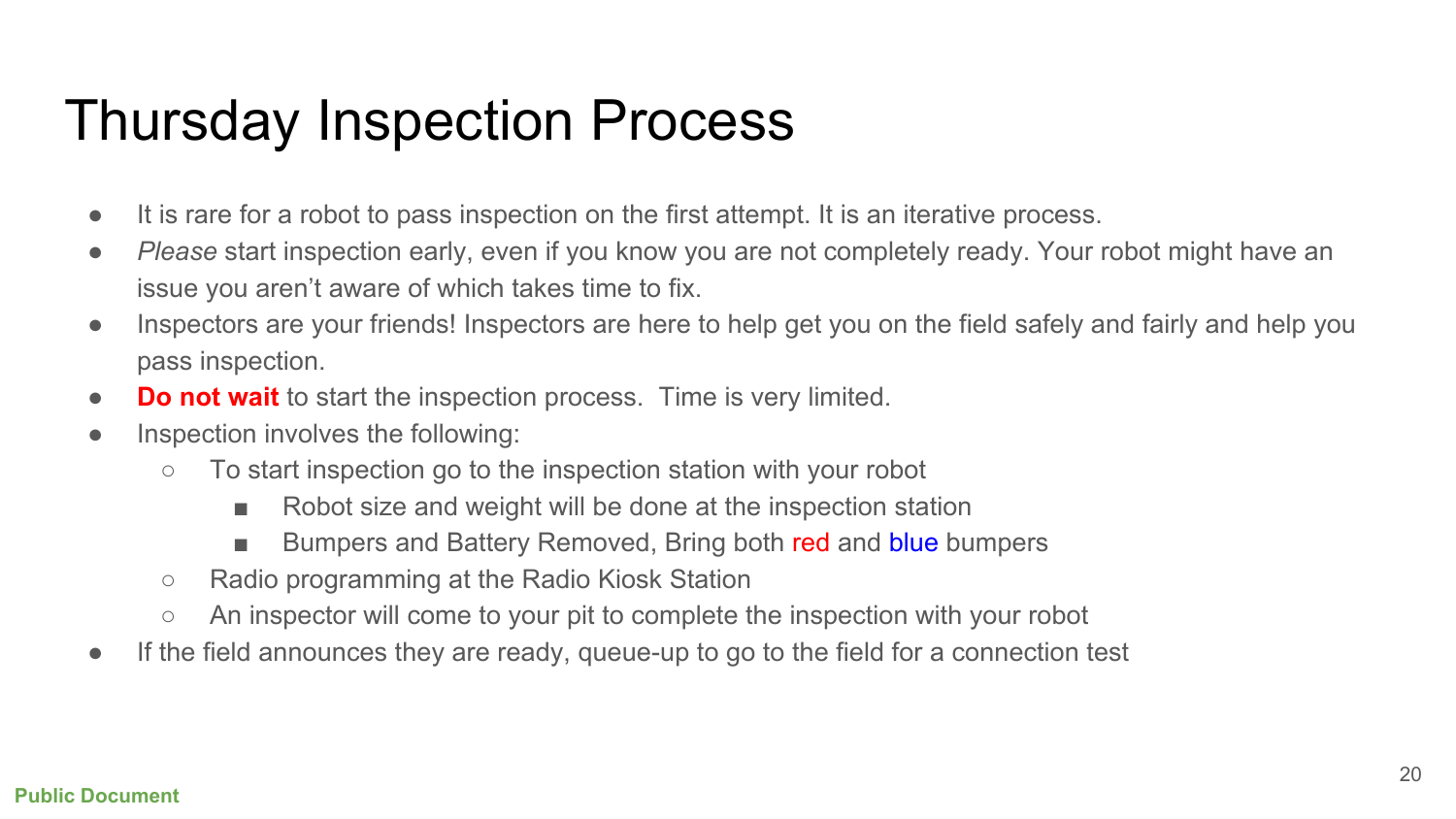### <span id="page-20-0"></span>Practice Rounds and Field Connection

Practice matches will run from 9:00 AM to 10:15 AM

If your team is not ready to practice yet, use this time to go to the field to complete a connection test if you have not already done so.

Teams can practice in additional matches by using the filler line. To use the filler line:

- You team must be fully inspected
- Check-in with the lead queuer
- Teams can only be in one queueing slot at a time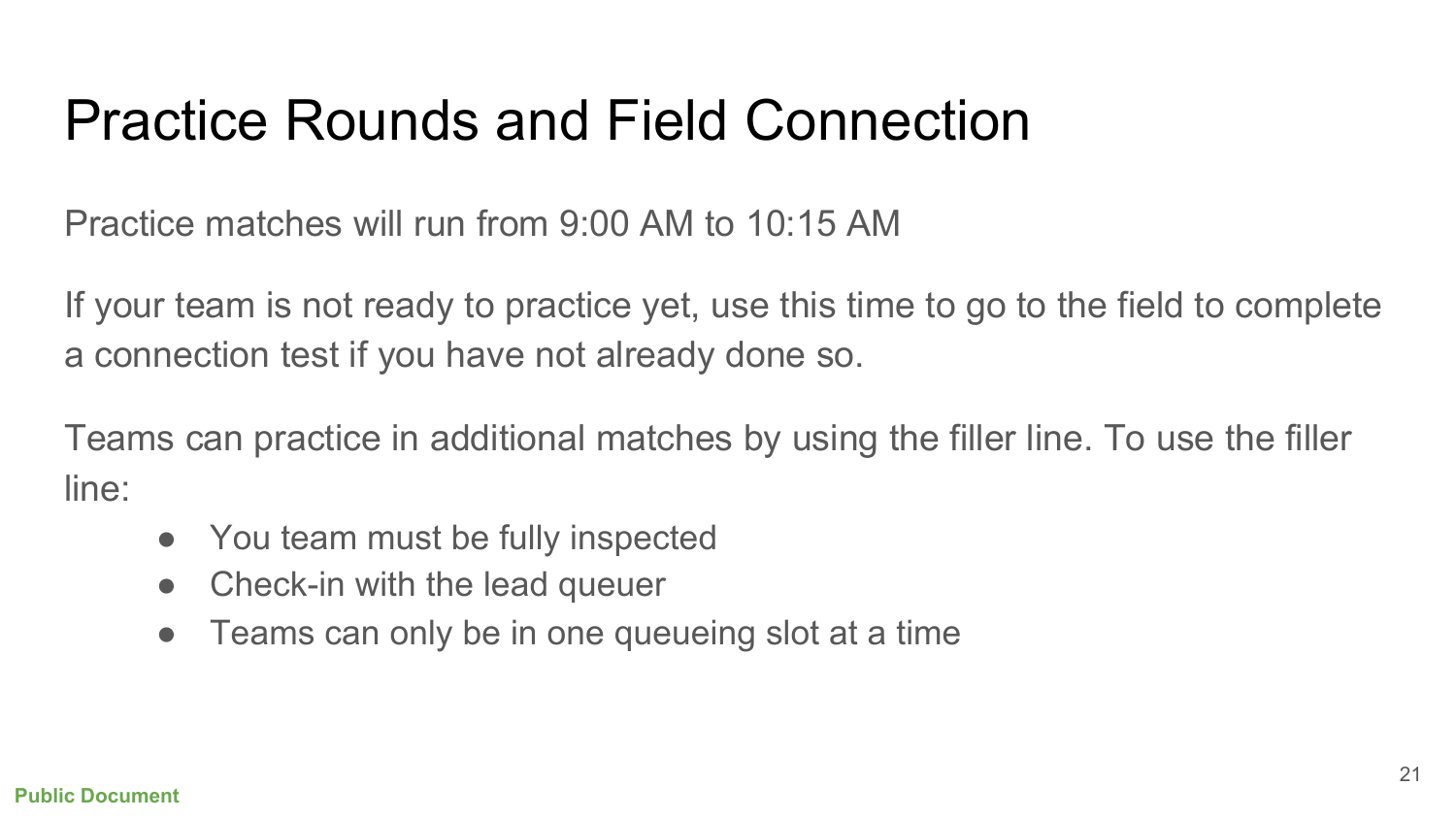### <span id="page-21-0"></span>Qualification Matches

- Friday:
	- Opening ceremony is at 10:30 AM on Friday
	- Qualifications matches start directly after at approximately 11:00 AM.
	- The first three matches will be queued before the start of opening ceremony
	- Matches will continue until 7:30 PM on Saturday
- Saturday
	- Opening ceremony is at 9:00 AM on Saturday
	- Matches will Start at approximately 9:30 AM
	- The first three matches of the day will be queued before the start of opening ceremony
	- Qualification Matches continue from 9:30 AM 11:30 PM on Sunday

• Be prepared for much quicker turnaround time with these smaller events.

#### **Public Document**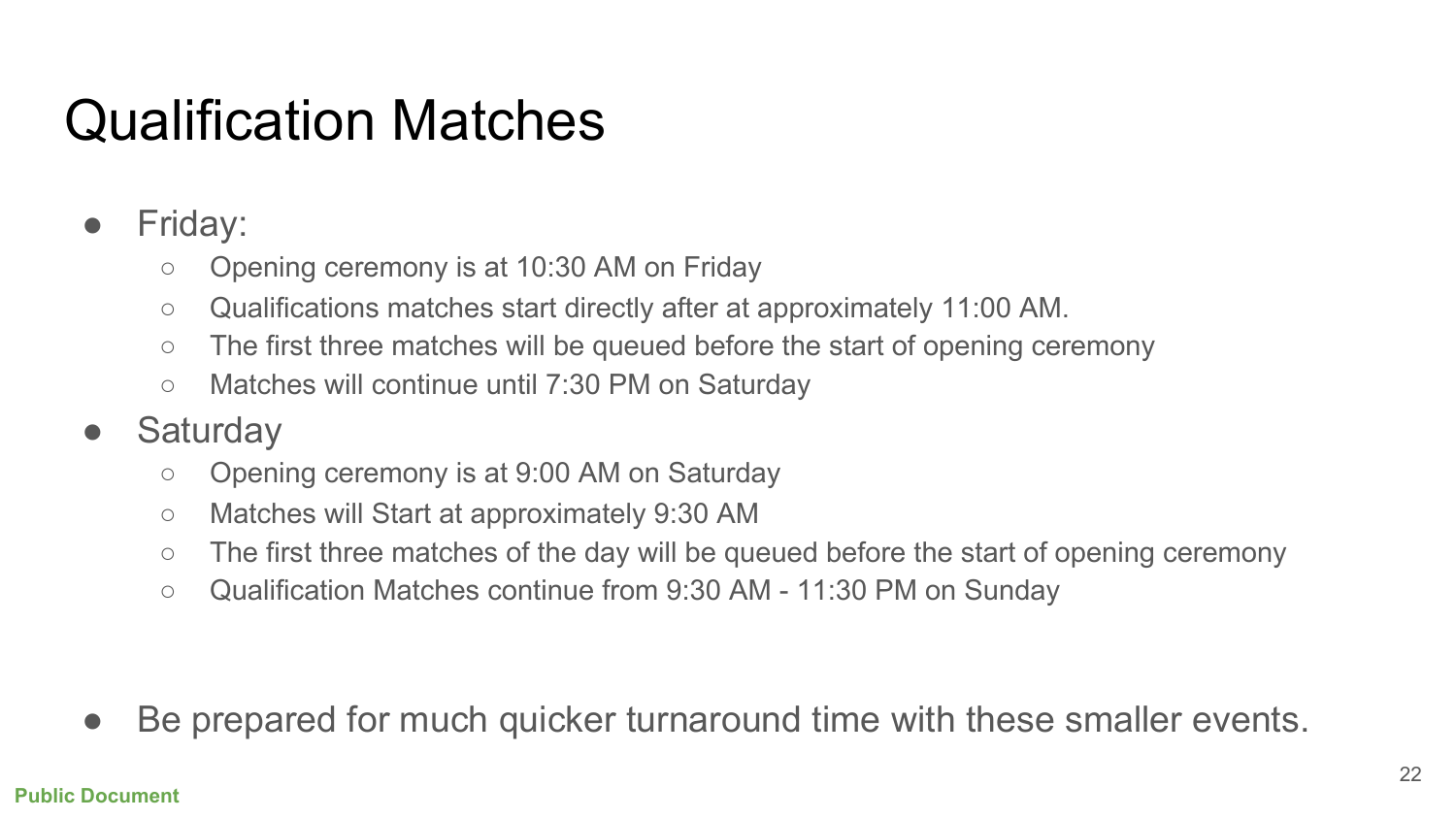### <span id="page-22-0"></span>Awards and Judging

- All awards will be given during the award ceremony scheduled from 4:00 PM -4:45 PM on Saturday.
	- Saturday and Sunday will be very busy days for everyone, and some teams may have back to back matches scheduled. It is highly recommended that you always leave someone in your pit during matches to make sure you don't miss a judge interview.
- No award ceremony on Friday
- No Chairman's sign ups:
	- Teams who have successfully submitted for the Chairman's Award will be randomly assigned to an interview slot. Interview schedule will be available at Pit Admin
- Dean's List Students Virtual Interviews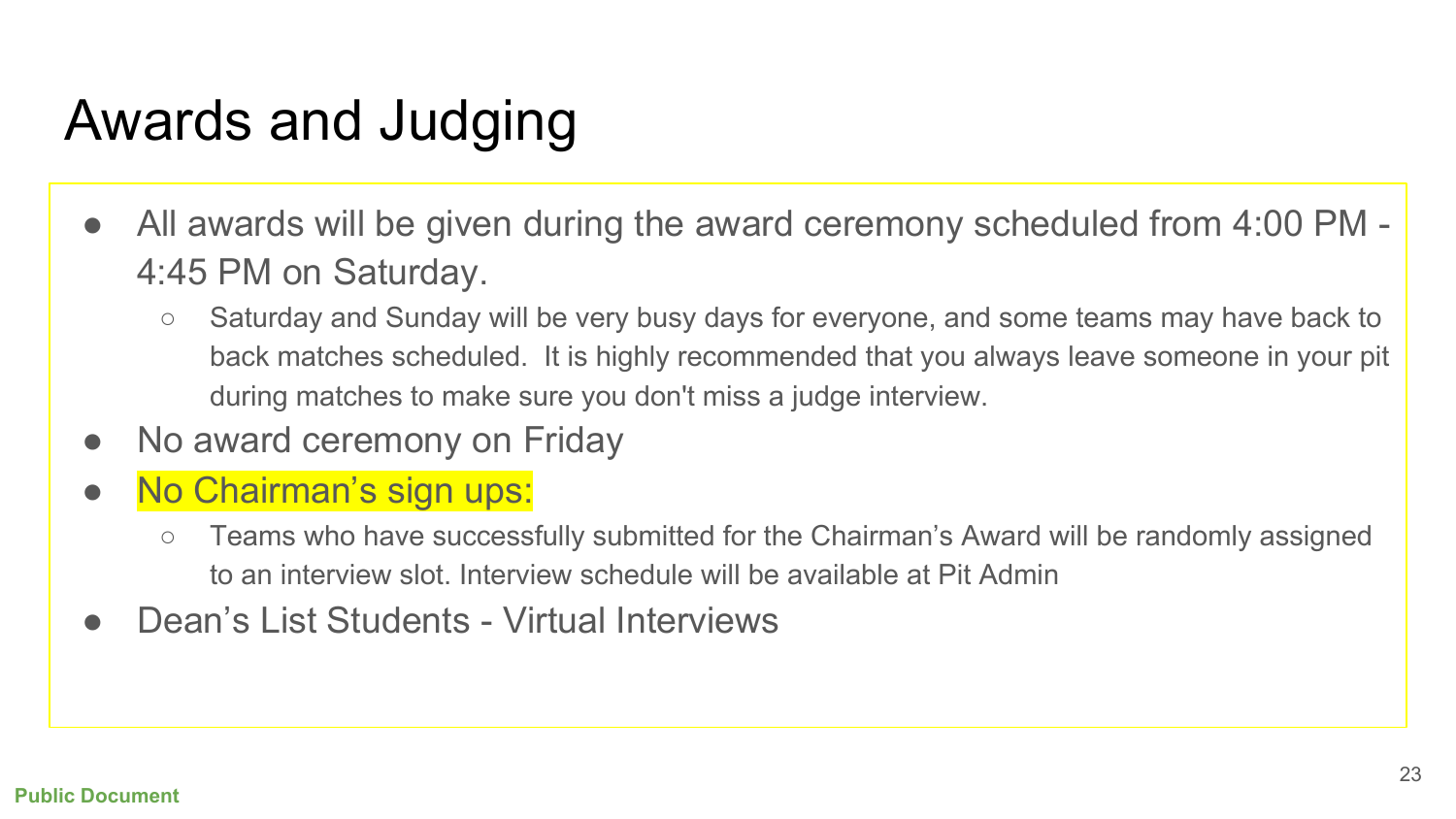### Load-out Directions

- No parking in load out area. Do not block traffic on Fair Oaks Avenue.
- Load out will begin as soon as the alliance selection is complete.
- Teams are strongly encouraged to pack up their pit as soon as their team is no longer in the tournament
- Loaded trailers/busses are welcome to repark so the teams can attend the rest of the tournament and awards ceremony

**Robots and Equipment exit through front**

<span id="page-23-0"></span>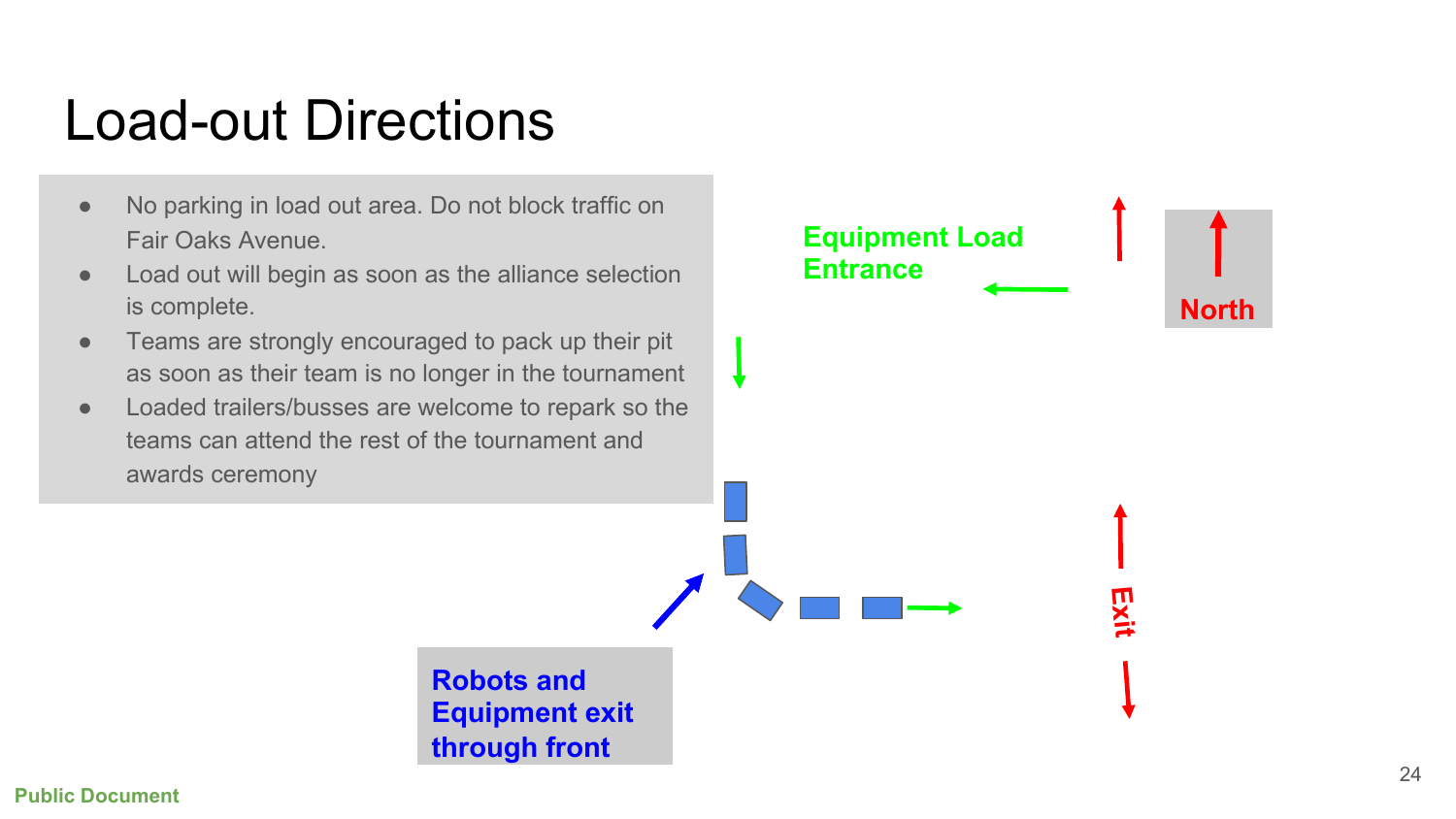### COVID Protocol

Please see all latest updates at <https://firstintexas.org/covid-19-notice/>